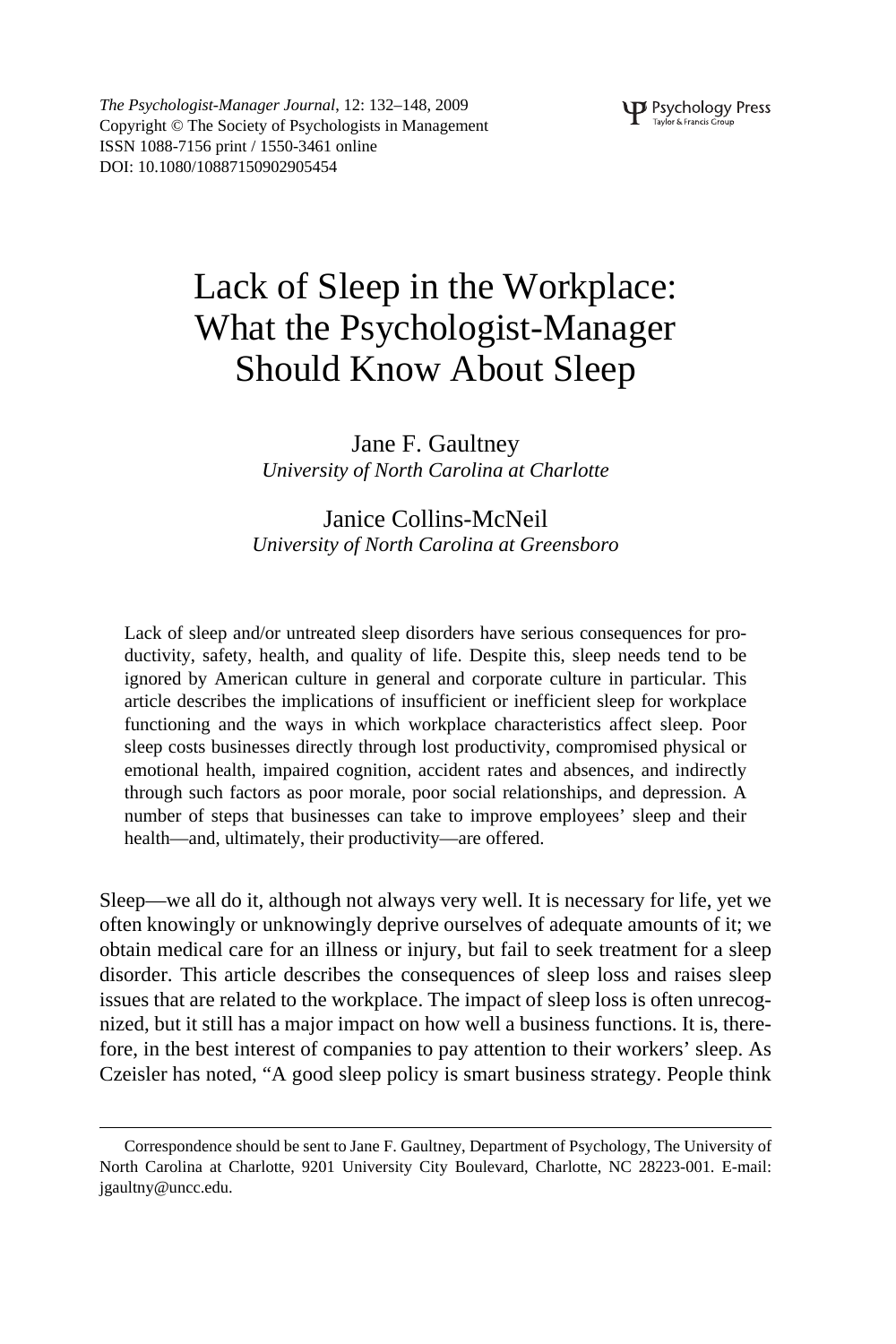they're saving time and being more productive by not sleeping, but in fact they are cutting their productivity drastically" (quoted by Fryer, 2006).

An employee may be sleepy because of complete or partial sleep deprivation, either voluntary (e.g., sacrificed sleep for other activities) or involuntary (such as insomnia), or because of the effects of an untreated sleep disorder (such as Obstructive Sleep Apnea or Restless Legs Syndrome). Some causes of daytime sleepiness can be improved by the use of good sleep hygiene. For example, one obvious way to improve sleep is to allow adequate time for it. Keeping the bedroom dark and quiet and maintaining consistent bedtimes and wakeup times can also improve sleep. Other causes of daytime sleepiness may be resolved by either behavioral or medical treatments. Sleep problems are legitimate complaints; the sleepy individual has a real need for intervention. According to Mahowald (2000), "True excessive daytime sleepiness (EDS) is rarely, if ever (contrary to popular opinion), due to a psychological or psychiatric condition (e.g., depression), laziness, or boredom." A recent survey of working Americans concluded that we spend an average of 9 hours 28 minutes at work, take work home with us, and have trouble staying awake both at work and when driving (National Sleep Foundation [NSF], 2008).

Perhaps the most well-known sleep ailment in the United States is insomnia (Henry, McClellen, Rosenthal, Detrick, & Gosdin, 2008). Insomnia is characterized by poor quality, insufficient, or nonrestorative sleep (Pressman & Orr, 1997) and may be primary (when all other potential causes have been ruled out) or secondary (caused by another disorder). Insomnia may result from a combination of predisposing factors such as emotional reactivity, being a "night-person," or physiologically based hyperarousal (Roth & Roehrs, 2003). It can also be triggered by precipitating factors such as any event or condition that temporarily interferes with sleep, and perpetuated by maladaptive behavior patterns that prolong the insomnia even after the precipitating factor has been resolved (Pressman & Orr, 1997).

Insomnia can be difficult to control. Chronic insomnia usually warrants treatment, but it remains largely undiagnosed and undertreated (Billiard & Bentley, 2004). In the United States it is estimated that around 10–15% of all patients seen in primary care settings suffer from chronic insomnia and 20–49% of adults suffer insomnia intermittently (Billiard & Bentley, 2004). However, according to Ozminkowski, Wang, and Walsh (2007, cited in Cassels, 2007), "It costs far less to treat insomnia than to ignore it. Untreated insomnia affects individuals' health, quality of life, and job performance—and increases their use of healthcare services substantially." Ozminkowski et al. (2007) report that average direct and indirect costs for young adults with insomnia are about \$1,253 greater than for patients without insomnia, and among the elderly, direct costs are \$1,143 greater for patients with insomnia. Thus, persistent and chronic insomnia is associated with a significant economic burden (Ozminkowski et al.) and is a major public health problem (National Institutes of Health, 2005).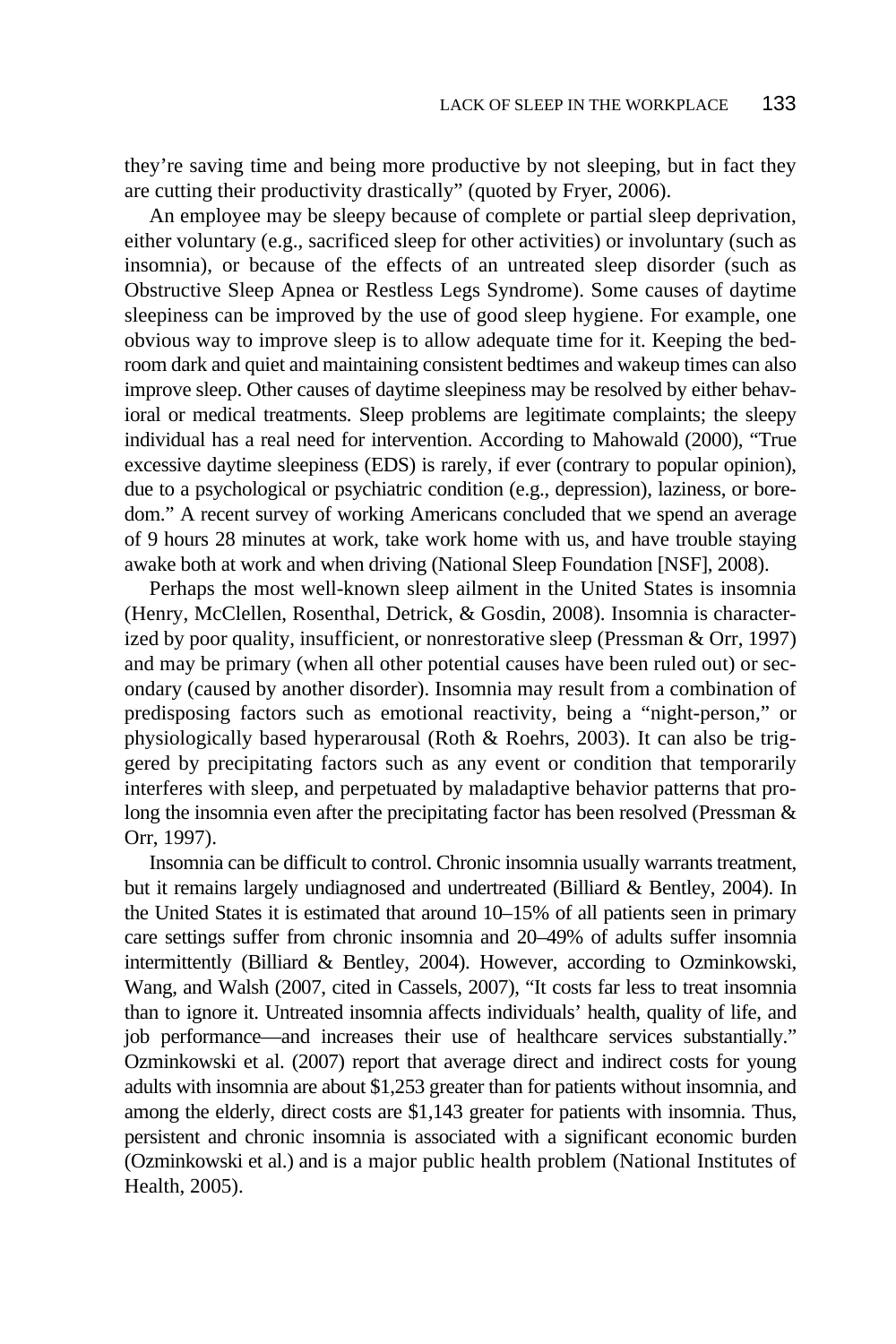# 134 GAULTNEY AND COLLINS-MCNEIL

There are at least four ways in which sleep factors can affect daytime functioning (Fryer, 2006). The first is the homeostatic process, sometimes called the sleep debt. The longer it has been since a person last slept, the higher his or her sleep debt and the more likely the brain is to insist on sleeping, even if for only a few seconds (called a microsleep). A microsleep while driving at high speeds can be enough to trigger an accident. The second factor is the amount of sleep a person has gotten over the last few days. A person may have had insufficient sleep either because of sleep restriction, poor sleep hygiene, or disruptions due to an untreated sleep disorder. The loss of a few hours of sleep nightly over a period of several days can be as damaging as 24 hours of total sleep deprivation, which is equivalent to being legally drunk (Fryer, 2006). The third factor is the circadian rhythm, our biological clock that prepares the body to fall asleep or wake up. Humans are more-or-less diurnal, so if they are forced to be alert and focused in the night, they have to fight the biological clock to do so. Since darkness triggers physiological changes that promote sleep, the third-shift worker has to overcome physiological preparedness to sleep. The final factor is the impact of sleep inertia. This refers to the relatively brief period of time (5–20 minutes) of grogginess a person experiences immediately after waking. This can be a handicap to those who may have to make important decisions or take decisive action immediately after waking up (for example, a firefighter who must go into immediate action when awakened from sleep by a fire alarm).

#### Impact of Lack of Sleep on the Workplace

Sleep loss is costly to society in general and businesses in particular. In 1997, Pressman and Orr reported that sleep disorders cost taxpayers 15.8 billion a year in direct costs. In a national telephone survey of workers in the United States, Ricci, Chee, Lorandeau, and Berger (2007) found that fatigue was common over the previous two weeks (37.9%), and fatigue was responsible for \$136.4 billion annually of health-related lost productive time, especially when it co-occurred with another health problem.

Insufficient/disrupted sleep has been associated with many physiological and psychological outcomes relevant to the workplace (see Table 1), including poor memory, accidents, health complaints, and absenteeism (Roth & Roehrs, 2003). Yet, as a society, we tend to underestimate the importance of sleep, sacrificing sleep to work or play, and this is facilitated by such conveniences as 24-hour shopping. The dangers of sleepiness are exacerbated by the fact that we can get so accustomed to being sleepy, we no longer recognize that we are sleepy. And even when we are aware of being sleepy, we are not accurate at perceiving the extent to which our abilities (such as judgment, problem solving, reaction times, etc.) are impaired by sleepiness (Rosekind, 2005). Not everyone is equally vulnerable to the effects of lost sleep. Some are able to withstand sleep loss with no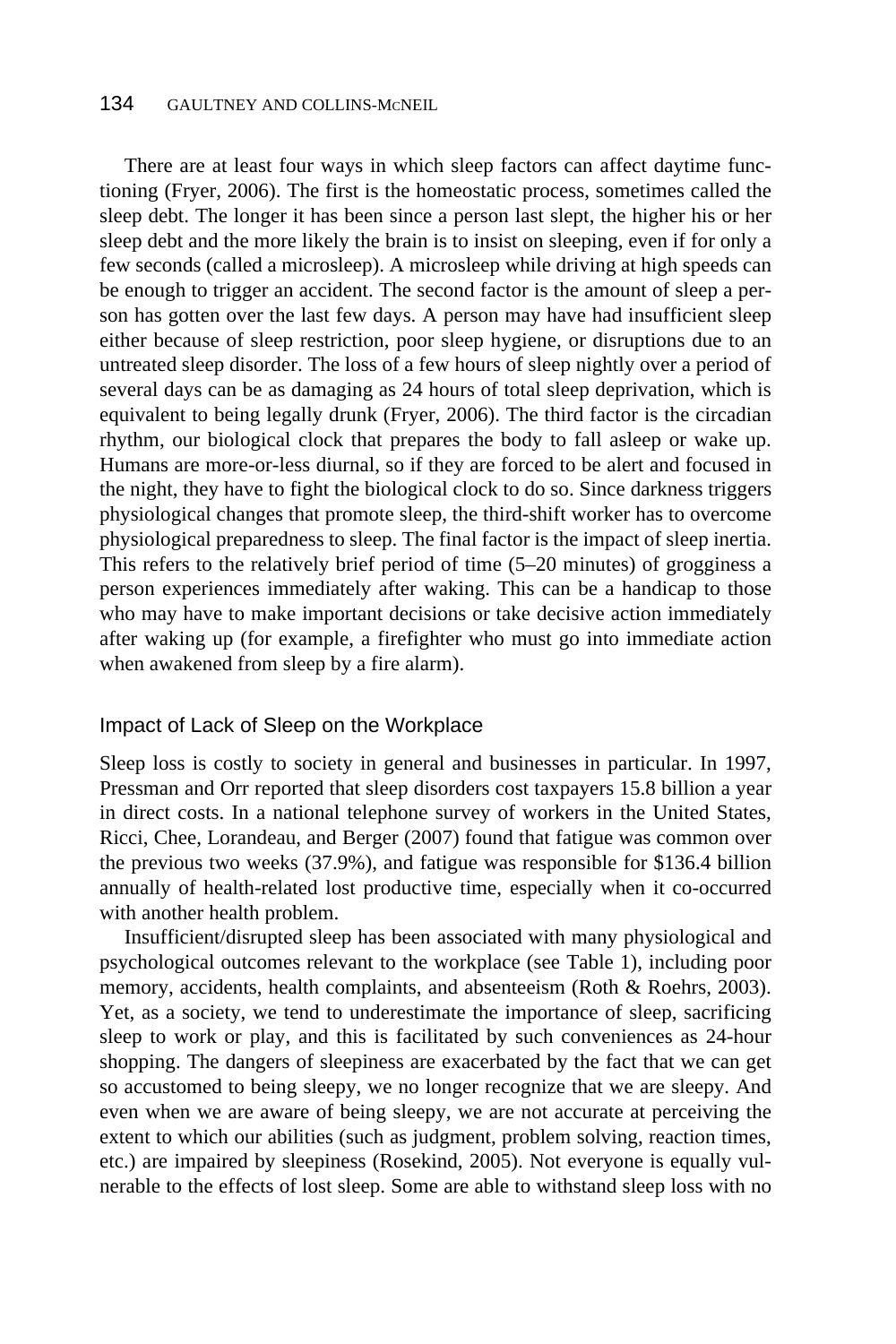| Physiological                           | Psychological                  |
|-----------------------------------------|--------------------------------|
| Delayed reflexes or reaction time       | Academic performance           |
| (leading to car wrecks, work accidents) | ADHD                           |
| Reduced vision                          | Learning/memory deficits       |
| Menopause                               | Depression/anxiety             |
| Microsleep                              | Panic disorders                |
| Motor decrements                        | <b>Externalizing disorders</b> |
| Decreased cortisol                      | Impaired judgment              |
| Cardiovascular disease                  | Risk-taking                    |
| Changes in immune functioning           | Suicide                        |

TABLE 1 A Partial Listing of Outcomes Associated in the Literature with Sleep Deprivation or Sleep Disorders

accompanying cognitive impairment (Durmer & Dinges, 2005) or increased risk of accidents, but only up to a point (Ingre, Akerstedt, Peters, Anund, Kecklund, & Pickles, 2006).

*Cognitive Impairment*. Inadequate sleep has been linked to lapses of attention (Lim & Dinges, 2008), impaired working memory (Durmer & Dinges, 2005), impaired learning (Curcio, Ferrara, & De Gennaro, 2006), and changes in decisionmaking ability (Killgore, Lipizzi, KIamimori, & Balkan, 2007). Chronic loss of sleep (routinely getting fewer than seven hours per night) can produce cognitive deficits similar to those seen with one to three nights of total loss of sleep (Banks & Dinges, 2007). A review of the literature by Lim and Dinges (2008) concluded that sleep deprivation affects attentional processes in several ways: it slows responses, causes lapses in attention (such as would be evidenced in errors of omission and errors of commission), and it enhances the "time on task" effect (the decline in performance with longer time engaged in a task). For example, a driver might attend to driving well early in a shift, but attention might decline as sleep debt accumulates.

Sleep also appears to play an important (although not yet well understood) role in learning. A review by Curcio et al. (2006) found that sleep loss produces deficits in both procedural ("how to") and declarative (factual) learning. Current theories suggest that sleep allows for the consolidation of new memories (Plihal & Born, 1997), taking a new memory, initially vulnerable to decay or interference, and integrating it into one's existing memories. The end result is integration and storage of a new memory in a stable form. New material, therefore, is best learned when learning is followed by a period of sleep, whether for a night or even a nap (Mednick, Nakayama, & Stickgold, 2003).

Sleep loss can impair the ability to make good judgments; when combined with poor attention, results on the job can be catastrophic. A crash of a commuter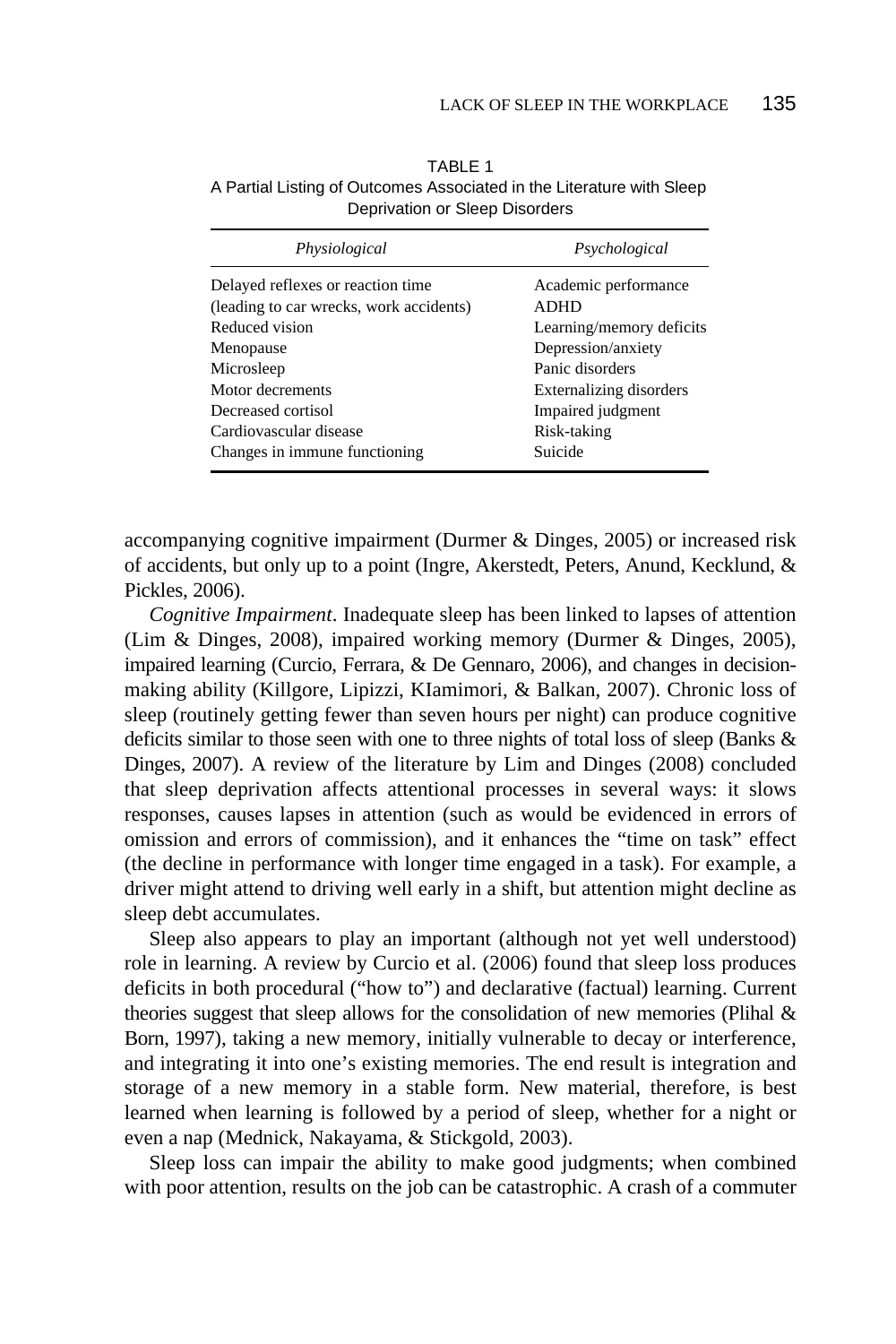flight in October 2004, in which 13 of 15 individuals died, may have been caused in part by insufficient sleep. According to the report of the accident by the National Transportation Safety Board (NTSB), the "pilots' unprofessional behavior during the flight *and their fatigue* likely contributed to their degraded performance" (italics added; NTSB, 2006, p. viii). The pilot and copilot had eight hours of rest time before the flight, but this "rest time" included travel, eating, and personal care, as well as sleep. As a result of this tragedy, the Federal Aviation Administration modified flight crew "hours of service" rules.

As this illustration indicates, sleepy people may fail to use good judgment, and they may be more likely to take risks. Killgore et al. (2007) used the Iowa Gambling Task to examine the effect of sleep deprivation and caffeine consumption on risky decision making. Participants were tested at rested baseline and at 51 and 75 hours of sleep loss. At 51 hours of sleep deprivation, participants were more likely to take disadvantageous risks than at baseline. There was no change from 51 to 75 hours of sleep loss. Caffeine consumption did not override the deficits associated with sleep loss. The authors concluded that the ability to integrate emotion and cognition may be vulnerable to the effects of sleep loss. Workers may tend to take more risks when sleep deprived, and this may be particularly critical for workers such as police officers, military personnel, or medical workers who must make fast decisions that affect their own and others' wellbeing.

Sleep also affects the quality of problem solving. Many employees hold positions in which they are expected to produce effective solutions to problems. One study has suggested that a night's sleep may assist with problem solving. Wagner, Gais, Haider, Verleger, and Born (2004) asked participants to solve 90 "number reduction task" problems. Participants were shown a labor-intensive method for solving the problems, though there was also a simpler short-cut method that wasn't demonstrated. The pretest was followed either by a block of sleep or awake time; then, participants returned the next day for retesting. Those who slept performed the task at posttest 16.5% faster than at pretest (compared to 6% among those who did not sleep). More importantly, 59% of those who had slept discovered the shortcut at retest, but only 25% of the "nonsleepers" did so.

*Accidents.* In the disaster at Three-Mile Island, the Valdez-Exxon oil spill, and the explosion of the Challenger, employee fatigue may have played a role (Pressman & Orr, 1997). Indeed, sleep loss can contribute to an increase in a variety of accidents that can threaten health, productivity, and even lives.

For example, in 1997, 14-year-old Kevin Mackey was hit by a car as he rode his bicycle. The driver who hit him was returning home from an 11-hour shift that had begun at 4:00 a.m., and she acknowledged that she had been fighting sleep as she drove (NSF, 2008). Sleepiness is associated with 1% to 3% of vehicle accidents (and that's just the ones in which it is officially identified as a contributing factor) (Lyznicki, Doege, Davis, & Williams, 1998). Night-shift workers are at increased risk of accidents when driving home (Akerstedt, Peters, Anund, &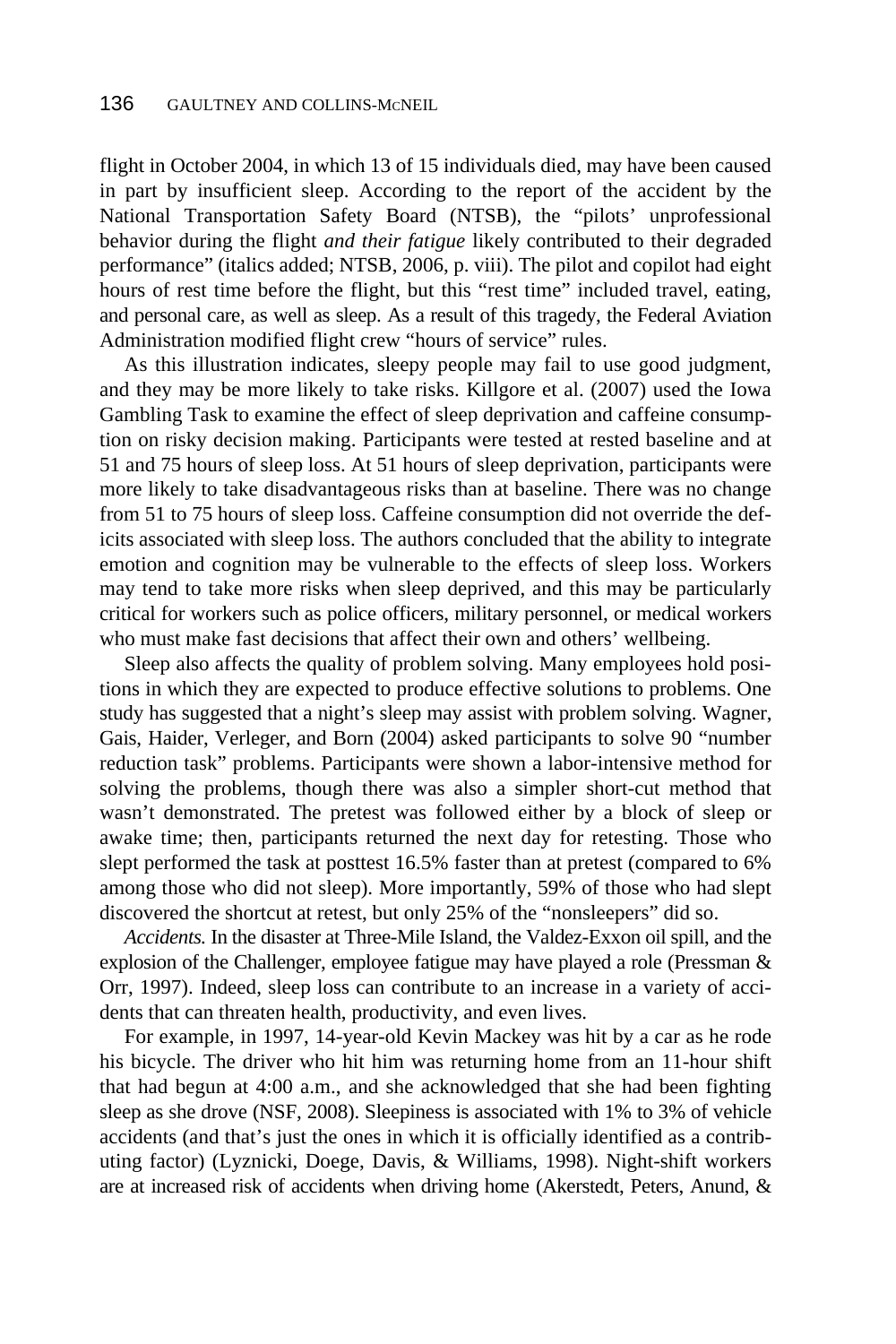Kecklund, 2005). Employees with insomnia are three times more likely to have two or three serious vehicle accidents (Leger, Massuel, & Metlaine, 2006). Even when drivers are aware of their sleepiness, they are likely to continue to drive, albeit with an increased chance of having an accident. Nabi, Guéguen, Chiron, Lafont, Zins, and Lagarde (2006) concluded that self-awareness of sleepiness was not enough to prevent drivers from having accidents and efforts should be focused on convincing drivers to stop and sleep. Scott, Hwang, Rogers, Nysse, Dean, and Dinges (2007) reported that 67% of nurses who worked extended hours (≥ 12.5 hours), worked night shifts, or struggled to stay awake at work, and those who obtained less sleep, reported experiencing an average of one episode of drowsy driving out of every four shifts they worked (Scott et al., 2007). Unfortunately, nurses and medical residents (as well as workers in any field) who are struggling to stay awake at work pose significant risks to themselves and their patients. Even more alarming, they are also endangering the public's safety while driving drowsy.

It is important to note that younger drivers may be especially susceptible to the deleterious effects of sleepiness. Otmani, Rogé, and Muzet (2005) studied young and middle-aged professional male drivers who did not have a sleep disorder. Half of each group drove (in a simulator) in a low-traffic condition and half in heavy traffic. Younger drivers were less likely to be alert in the low traffic (and therefore more boring) condition and more likely to sleep when driving in the evening.

On-the-job accidents endanger workers and may endanger the public, raising liability issues. For example, when medical personnel are tired, they are more likely to endanger patients because of mistakes (NSF, 2007), and they are also more susceptible to injury themselves. One study interviewed 350 medical workers, including 109 trainees, in five medical centers in the United States and Canada, who were being treated for needlestick and "sharps" (sharp instrument) injuries (Fisman, Harris, Rubin, Sorock, & Mittleman, 2007). The injured trainees worked longer and slept less the night before the injury than did the controls. Fatigue related to sleep deprivation tripled the chance of injury among trainees. A 2006 report by the Federal Railroad Administration (FRA) found that train crew fatigue might have played a role in 40% of train accidents in the United States during the previous five years, and concluded that, unlike other causes of accidents, accidents due to human factors had increased.

*Lost Productivity*. Some very productive people, such as Thomas Edison, Donald Trump, and John F. Kennedy, have reported that they sleep very little at night (Open Loops, 2008). Although this might seem like a reason to cut back on sleep at night in favor of working, research does not support this position. Who knows what these people might have accomplished with additional sleep? Most of us are not accurate at judging how much sleep we need, so basing amount of sleep on perceived sleep need is likely to be inaccurate.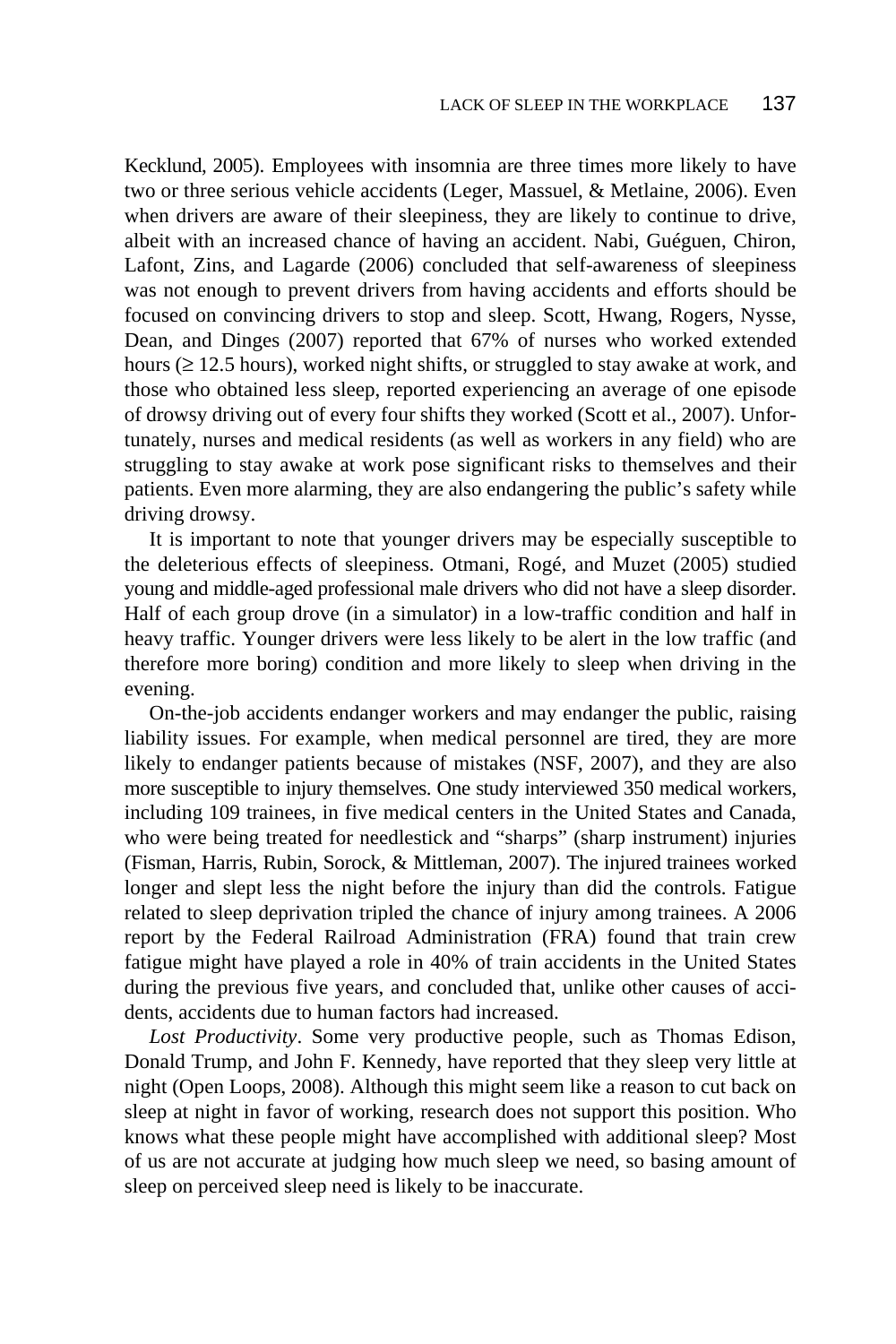Sleepy employees are more likely to be late for work, absent, or less productive at work. The NSF (2005) found that sleep problems are often given as the reason people are late for work; in fact, almost 30% of adults surveyed reported that they had missed work or made errors at work because of sleep problems. A study of 738 French workers with insomnia and matched controls found that workers with insomnia were twice as likely to miss work, and this was especially true for blue-collar workers and men (Leger et al., 2006). A national, cross-sectional telephone survey of U.S. workers (Ricci et al., 2007) indicated that in a two-week period, the incidence of fatigue was almost 38%. Of those workers who reported fatigue, 67.5% also reported health-related lost productive time at work, costing employers \$136.4 billion a year (or roughly three times the cost of lost productivity for reasons other than fatigue). Mulgrew et al. (2008) studied 428 patients who were undergoing a polysomnogram (PSG) for suspected obstructive sleep apnea (OSA), and 100 of these were resurveyed a year later. Patients with an Epworth Sleepiness Scale (a self-report measure of typical level of daytime sleepiness) score of 18 were more likely to report difficulties with time management, interpersonal relationships, and work output than those with a score of 5. One year later, patients who were treated with continuous positive air pressure (CPAP, a frequently-used treatment for OSA that improves sleep quality and promotes good oxygen/carbon dioxide exchange during sleep) showed improvements in time management, interpersonal relationships, and work output.

Disturbed sleep may be an effective predictor of future long-term absences due to poor health. Akerstedt, Kecklund, Alfredsson, and Selen (2007) asked a national sample of 8,300 participants in Sweden if they had disturbed sleep or nonrestorative sleep (fatigue), then examined their sickness absences two years later. The data were adjusted for demographic characteristics and work-related variables (such as work load and work hours) and included only respondents who had no registered sick leave during the previous year (i.e., who were absent less than 14 days). Both disturbed sleep and fatigue increased the odds of later longterm absence from work  $(>= 90 \text{ days})$ .

*Compromised Health.* The relationship between sleep and health is bidirectional: poor sleep compromises health and poor health disrupts sleep. Insufficient sleep may compromise health by decreasing immune functioning. Lange, Perras, Fehm, and Born (2003), for example, found that one night's sleep deprivation interfered with the effectiveness of a Hepatitis A vaccination. People who slept normally after receiving the shot were compared to people who were sleep deprived for one night immediately after receiving the shot. Those who had normal sleep showed twice as many Hepatitis A antibodies four weeks later, probably due to sleep-related release of immune-stimulating hormones.

Middle-aged women frequently complain of insomnia, and menopause-related "hot flashes" are a frequent cause of nighttime arousals (Rajut & Bromley, 1999). Other medical conditions that frequently disrupt sleep include gastroesophageal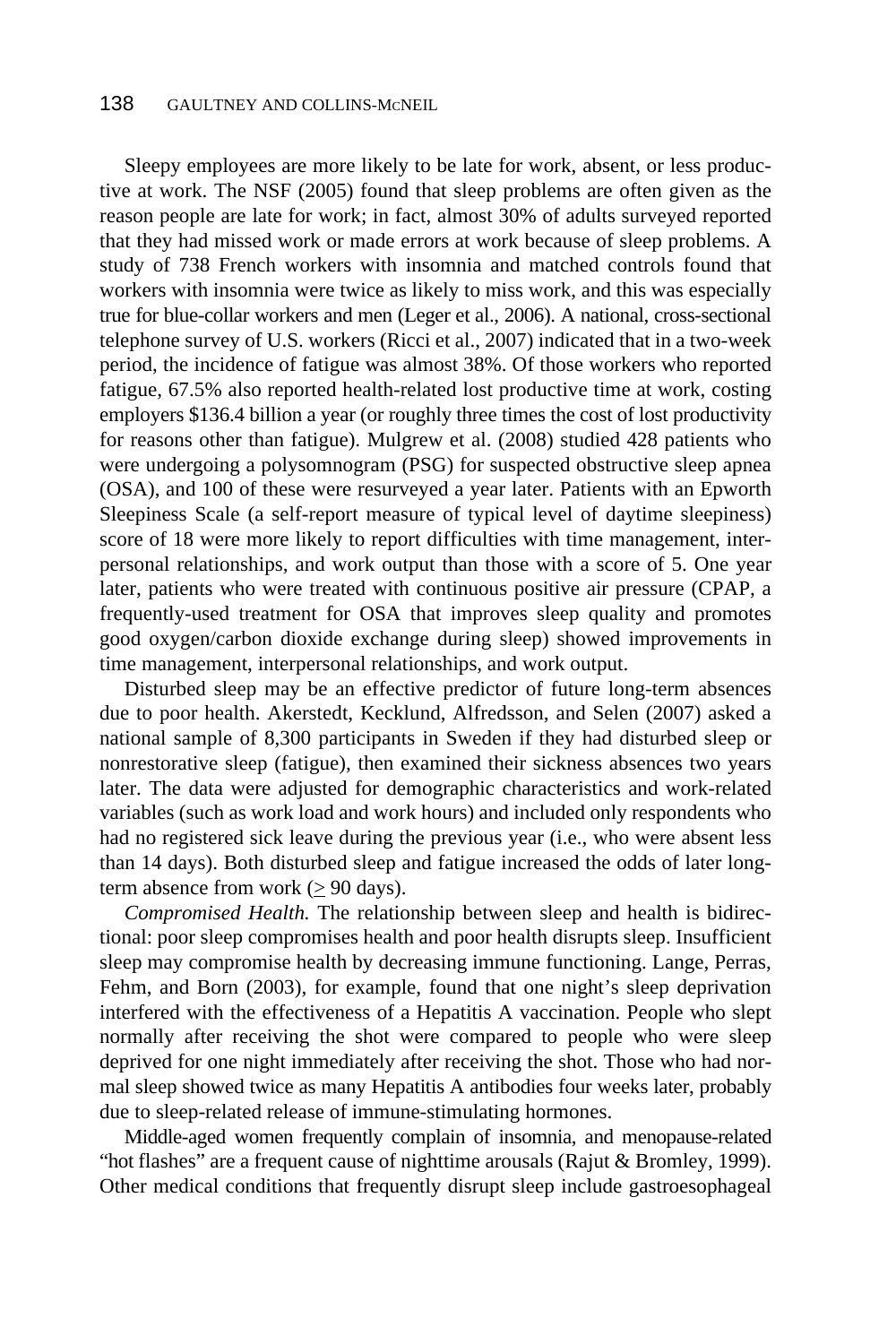reflux disease, cancer, HIV, chronic obstructive lung disease (emphysema), asthma, peptic ulcer disease, enlarged prostate gland (causes frequent urination), and congestive heart failure with associated shortness of breath, chronic pain, and urinary tract infections (Rujut & Bromley, 1999). Thus, insomnia may have multifaceted links with health. It is less clear how sleep quality affects disease progression and morbidity (U.S. Department of Health and Human Services, 2003).

OSA is characterized by snoring, gasping for air, or difficulty breathing at night, coupled with frequent awakenings and excessive daytime sleepiness (Alattar, Harrington, Mitchell, & Slone, 2007). More importantly, OSA has been associated with chronic diseases such as hypertension (increased blood pressure) and increased risk of heart disease and heart damage (Pressman & Orr, 1997). Additionally, OSA has been implicated in stroke and transient ischemic attacks (TIA), colloquially referred to as "mini strokes" (Kasabeth, Chi, & Krishnaswamy, 2006). Finally, OSA may also impede one's recovery from a stroke (Cherkassky, Oksenberg, Froom, & Ring, 2003).

Sleep disturbances are very common among adults with diabetes (Knutson, Ryden, Mander, & VanCauter, 2006), who are a growing group in the United States. Individuals suffering from diabetes report higher rates of insomnia than nondiabetics, excessive daytime sleepiness, and unpleasant sensations in the legs that disturb sleep (American Academy Sleep Medicine [AASM], 2007b). Further, sleep disorders have been found not only to increase the likelihood of developing diabetes, but also to contribute to the negative outcomes in individuals with Type 2 diabetes (AASM, 2007b). Sleep may also affect the body's ability to use insulin. One study found that total sleep time and sleep quality predicted production of a key marker of glycemic control, suggesting that increasing sleep time and quality might be a useful intervention for glucose control (Knutson et al., 2006). Given these findings, it makes sense to identify and remediate sleep problems as part of the interventions aimed to prevent diabetes in individuals without diabetes and to improve glycemic control and quality of life in individuals with diabetes.

Insufficient sleep may also contribute to obesity, which may exacerbate a number of illnesses. Less sleep is associated with a higher body mass index (Kohatsu et al., 2006), and obesity is linked with both OSA and shorter sleep duration. Poor sleep may affect weight loss indirectly by lowering energy expenditure ("too tired to move"), or directly by short-circuiting the body's hunger signals. During sleep, the body produces leptin (a hormone that suppresses appetite) and eliminates ghrelin (a peptide that stimulates appetite). Insufficient sleep (five vs. eight hours) is associated with low levels of leptin and high levels of ghrelin both of which promote eating when awake (Singh, Drake, Roehrs, Hudgel, & Roth, 2005). Almost half (49%) of shift workers have reported consumption of foods high in sugar and carbohydrates when sleepy (NSF, 2008).

*Indirect Effects*. The impact of poor sleep on business may be direct, through accidents or decreased productivity, or indirect, through reduced quality of life,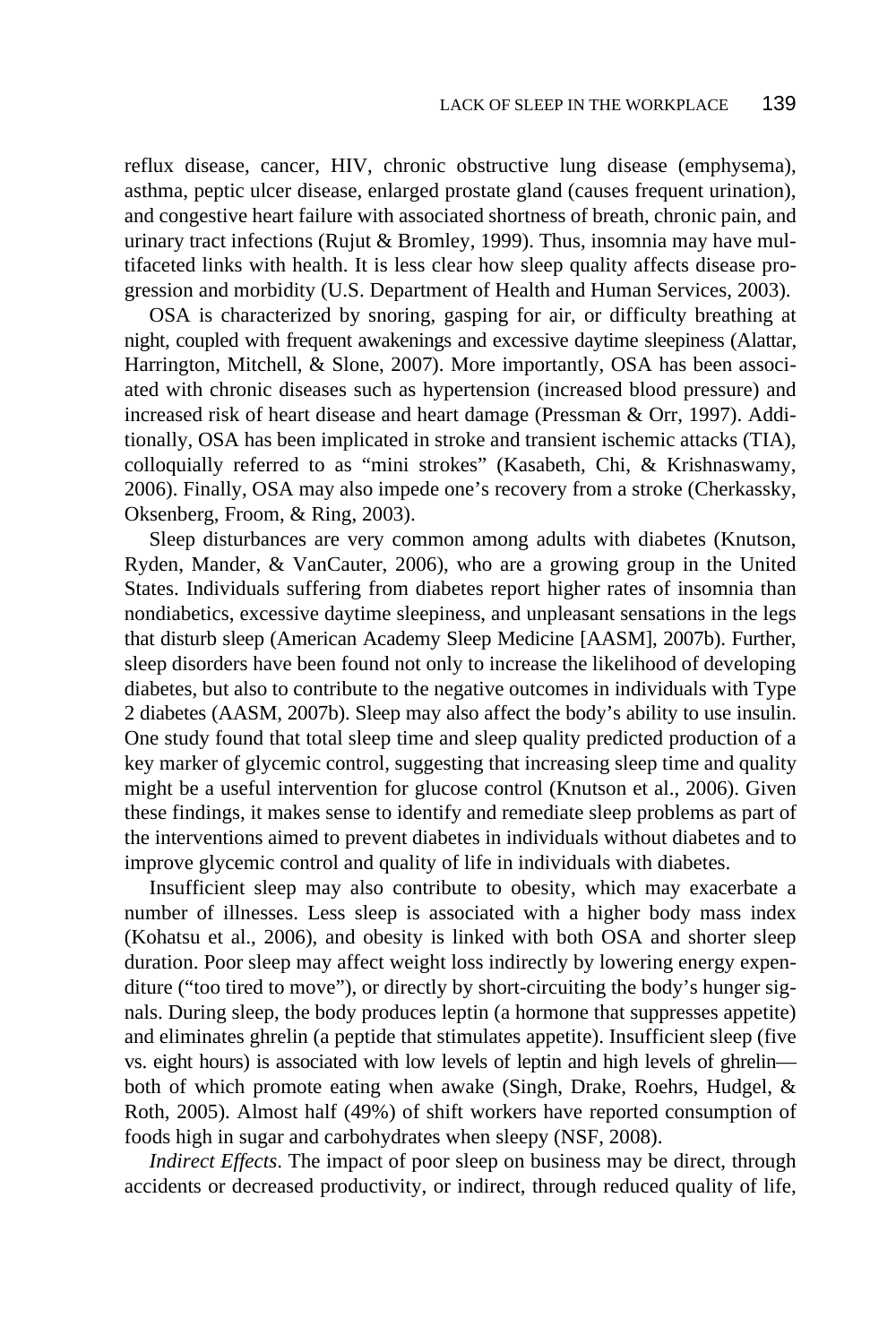lowered motivation, irritability, or difficulty interacting with others. For example, a study of elderly individuals in Japan concluded that daytime sleepiness is associated with depressed morale (Ichimiya, Igata, Ogomori, & Igata, 2005). Further, in a recent survey, 25% of shift workers reported that sleepiness interfered with their intimate life (NSF, 2008). Without sufficient sleep, quality of life is diminished (Centers for Disease Control and Prevention, 2008), and increased sleep may improve quality of life. For example, a mandated decrease in allowable work hours by residents and fellows in an intensive care unit produced a small increase in self-reported sleep time, improved sleepiness, and improved some aspects of quality of life (Parthasarathy, Hettiger, Budhiraja, & Sullivan, 2007). The workers with insomnia in the Leger et al. (2006) study described lower work-related self-esteem, less satisfaction with their job, as well as less efficient functioning at work. Drake, Roehrs, Richardson, Walsh, and Roth (2004) examined shift workers with shift-work sleep disorder, defined as having insomnia or excessive daytime sleepiness (EDS) and working at night or on rotating schedules. About 10% of the shift workers met the criteria for the disorder, and they reported higher rates of ulcers, accidents related to sleepiness, absences, depression and missed social activities than shift workers without the disorder or day workers with EDS or insomnia.

Some evidence suggests that sleepy people are less motivated to engage in challenging tasks. Engle-Friedman et al., (2003) deprived 50 college students of sleep for one night, then asked them to solve math problems. Participants were able to select the level of difficulty of the problems. After sleep loss, participants were more likely to choose easier math and nonacademic problems to solve. There is some evidence, however, that sleep-related loss in motivation can be partially offset by working as part of a team rather than working individually (Baranski et al., 2007). In addition, some work suggests that up to a point, motivation can temporarily overcome deficits associated with sleep loss (Oken, Salinsky, & Elsas, 2006).

There are well-documented links between sleep and depression (Ohayon, 2002), and this relation also is likely to be bidirectional. Sleep disorders predict the development of psychiatric disorders such as anxiety, depression, and substance abuse (Ford & Kamerow, 1989). Poor sleepers are more likely to become depressed (Ford & Kamerow, 1989), and depressed individuals often report difficulty in initiating or maintaining sleep or excessive sleep (American Psychiatric Association, 2000). Anxiety and depressive disorders account for 40% to 50% of all cases of chronic insomnia (Becker, 2006).

Sleepy people are less likely to have good control over their emotions and emotional expression. If an employee is entertaining an important client and the client makes a derogatory or foolish comment, an employee who did not sleep well for the last few nights may respond with a sarcastic remark before discretion can kick in. The NSF notes that sleepy people are more likely to report feeling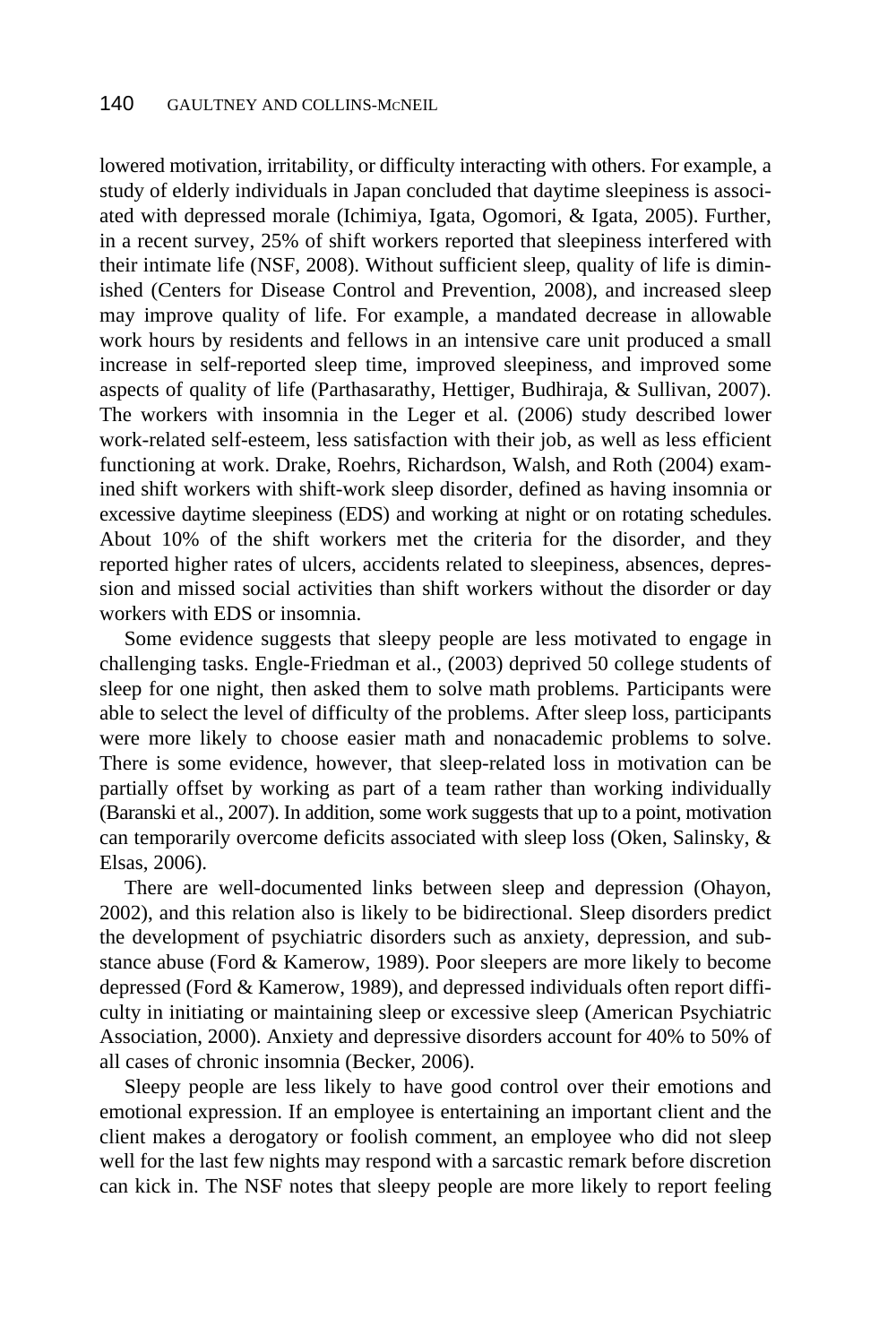stressed, sad, and angry and to have a worse attitude in general. Anger might be displayed in a negative way, such as road rage (Gelula, quoted by NSF, 2008), threatening employees' health as well as that of the public, and possibly increasing their employer's liability.

# Work Issues Affecting Sleep

Poor sleep affects work performance, and work-related issues can hamper sleep, creating a downward spiral in both personal well-being and work success. Akerstedt, Knutsson, Westerholm, Theorell, Alfredsson, and Kecklund (2002) found that stress and social conditions at work contributed to worry that hampered the ability to fall asleep and stay asleep. Younger workers, workers with demanding jobs, those who perceived low social support, males, and smokers were more likely to report difficulty in awakening.

One way in which work clearly affects sleep is shift work. Also, social responsibilities outside of work can exacerbate sleep problems related to shift work, and shift work can complicate social relationships. For example, Clissold, Smith, Accutt, and Di Milia (2002) found that female nurses who worked nights and had partners and/or children were not free to use their off-work hours for sleep because of their responsibilities at home. As a result, they slept about one hour less per 24 hours than did nurses without family responsibilities. Shift work contributed to their stress by decreasing the time available to participate in social relationships. Fatigue combined with family responsibilities reduced their available resources for coping with stress. Akerstedt et al. (2002) found that demanding or hard physical work predicted disturbed sleep, but perceived social support at work reduced the risk for disturbed sleep. A similar pattern of results was found for difficulty in awakening. The authors suggested that inability to stop thinking about work when away from the job may in part explain the link between sleep and stress.

According to the NSF, most shift workers are chronically sleep deprived. The 2008 Sleep in America Poll (NSF) found that one third of shift workers reported getting fewer than six hours of sleep per night during the week. Shift work asks workers to fight their biological rhythm, and biology usually wins. Even though the shift worker remains awake during the night, his or her body is signaling the person to sleep, and that may result in compromised attention. In addition, the shift worker is at increased risk for accidents (both on the job and during the drive home), compromised relationships (both because of sleepiness and because of operating on a different schedule than loved ones), falling asleep on the job (reported by 10–20% of night shift workers, according to the NSF), and poor health problems, such as stomach problems, menstrual irregularities, colds, weight gain, hypertension, and heart problems (Drake et al., 2004; NSF, 2005). In fact, the World Health Organization has identified overnight shift work as a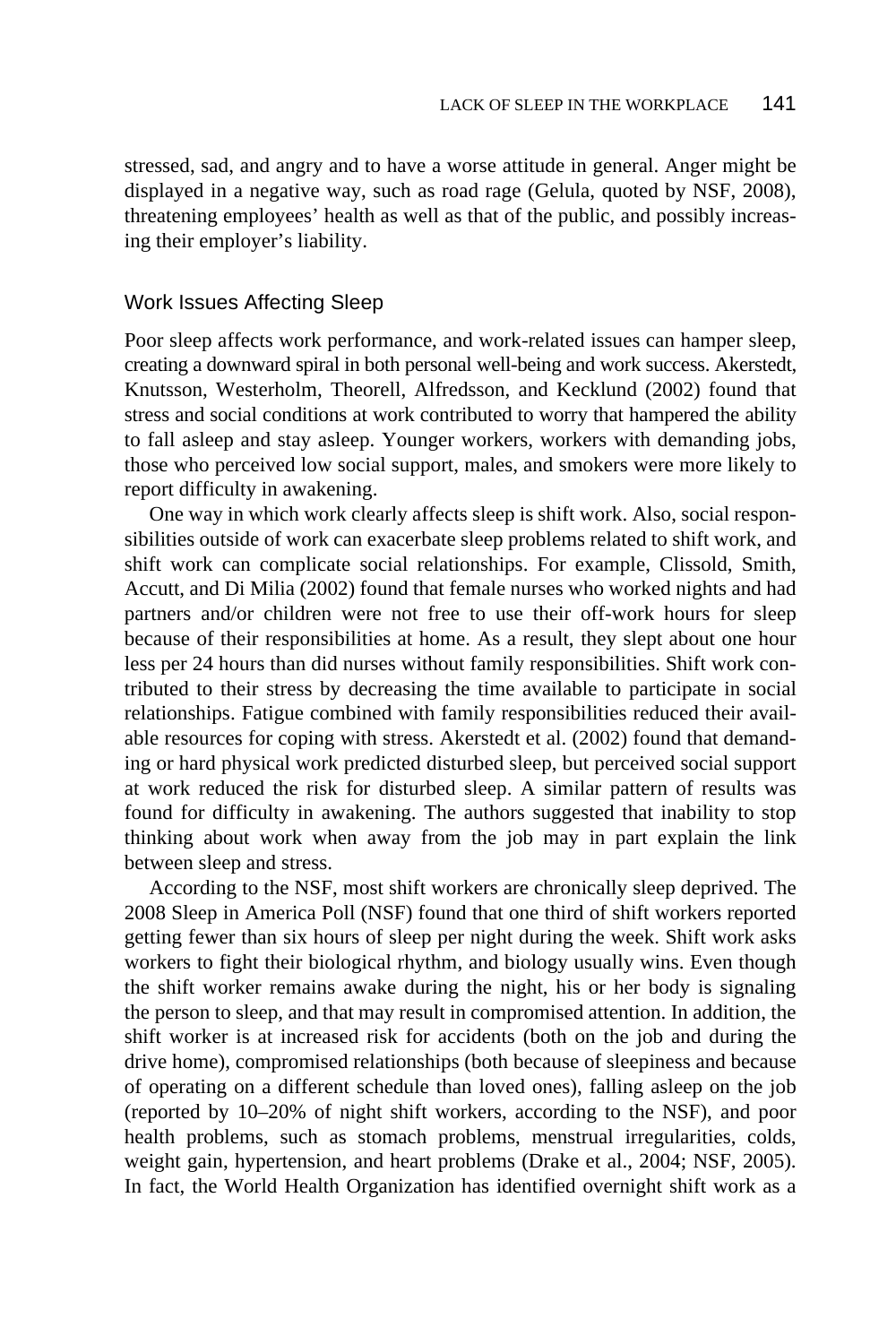probable carcinogen (Straif et al., 2007). This does not necessarily mean that that night work causes the cancer (it is possible that people who work nights tend to engage in detrimental health behaviors), but it may indicate that there are serious consequences to disrupting the circadian rhythm over an extended period of time.

One way in which businesses have reduced the excessive sleepiness, turnover, absenteeism, and low morale that can be associated with shift work has been to allow employees to participate in the decision about work hours (Kerin & Aguirre, 2005). Not everyone is equally vulnerable to the negative effects of shift work. An epidemiological study of gender, type of work (white vs. blue collar), gender, and mortality found that women with white-collar jobs who worked at night were at greater risk for death (over a 21-year period) than women with white-collar jobs who worked during the day (Akerstedt, Kecklund, & Johansson, 2004). There was no time of workday difference, however, among blue-collar workers. Therefore, employees, who know the time of day of their peak productivity, can choose a work time that coincides with their circadian clocks.

# Suggestions for the Workplace

Despite what we know about the vital importance of sleep, corporate culture often conflates sleeplessness with productivity and accomplishment—either explicitly, by requiring employees to work extra hours, or more subtly by admiring those who skimp on sleep. It would appear, however, that it is in the best interest of a business to value sleep, to encourage employees to get enough sleep, and to educate them about the importance of sleep and good sleep practices.

Today, many businesses offer corporate- or company-sponsored health promotion programs or employee assistance programs (EAP) that are designed to promote health by reducing health risks and actively preventing disease (Aldana, 2001). Typically, these health promotion programs include interventions and programs designed to reduce stress, increase physical activity and fitness, reduce high blood pressure and cholesterol, reduce excess body weight, improve nutrition, and reduce tobacco, alcohol, and substance use **(**Talvi, Järvisalo, & Knuts, 1999). However, few of the programs offer interventions to identify, assess, and monitor individuals with sleep disorders or fatigue-related issues. Managers should consider advocating for the incorporation of sleep education and sleep hygiene practices as an added health maintenance benefit to improve the physical and psychological health and safety of their employees. For example, Kerin and Aguirre (2005) found that an educational program for night shift workers improved health, fatigue, and increased daytime sleep.

By providing on-the-job training about shift work-related lifestyle issues and coping methods, businesses can lower absenteeism, improve employee morale, and reduce turnover. Education about sleep and sleep hygiene should include basic information about sleep processes and functions, developmental sleep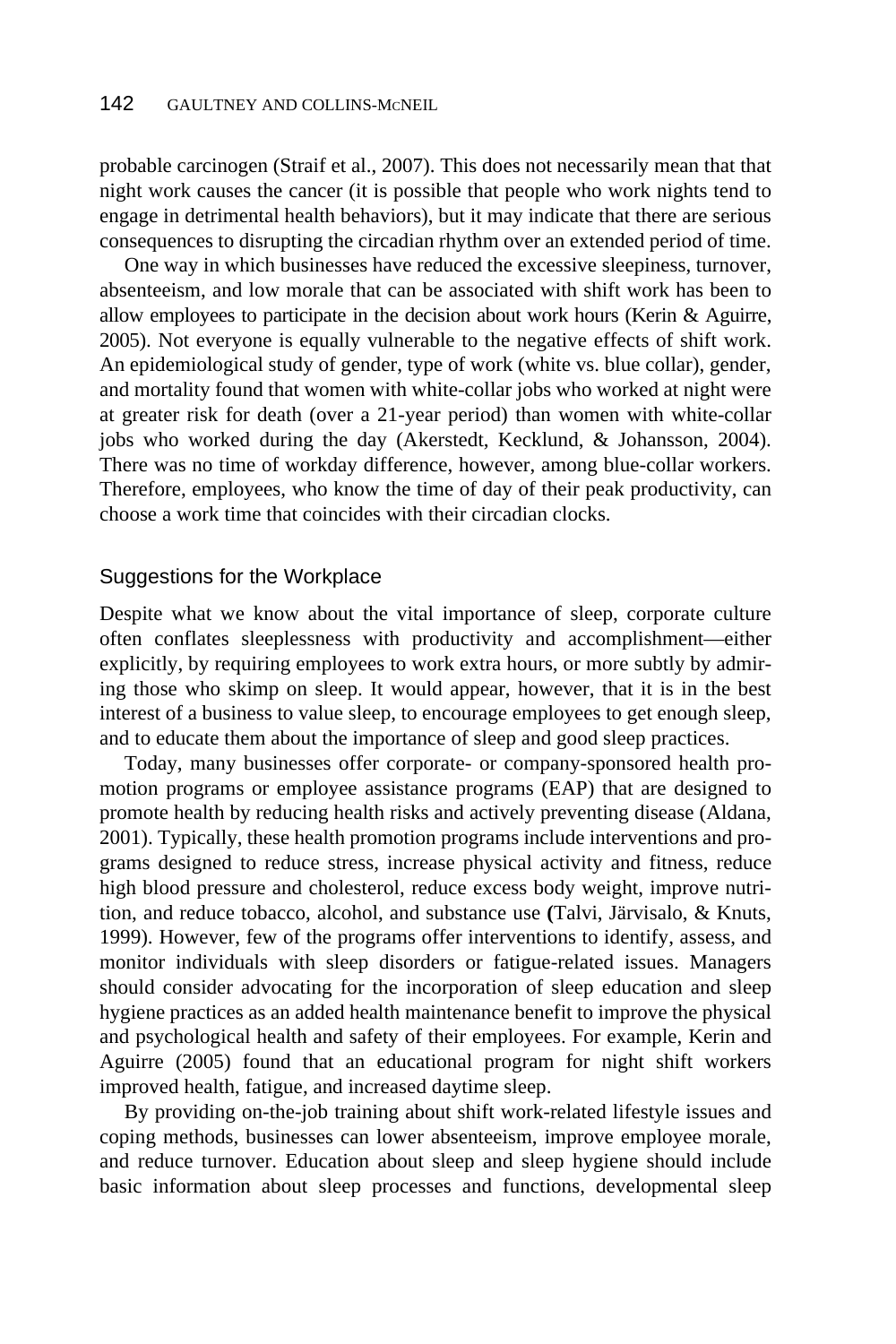changes, circadian rhythms, individual sleep needs, the impact of sleep deprivation, and effective sleep practices (Dirksen & Epstein, 2008). Sleep promotion makes particular sense for companies where drowsiness may cause physical harm to employees and clients or customers (Brown, 2004). Education, however, will be unhelpful unless it is accompanied by supportive policies. For instance, professional drivers should be educated about the dangers of drowsy driving, but unless their employer supports reasonable schedules, the dangers may be ignored in favor of faster transportation.

Businesses can create a corporate culture in which sleep is valued by establishing policies that discourage working more than a set number of hours without rest. Managers can insist that employees take scheduled breaks. In some types of businesses, especially those whose employees engage in dangerous tasks, it might be wise to institute a system of screening and referral for chronic daytime sleepiness or untreated sleep disorders. Mulgrew et al. (2007) concluded that workplace screening for sleepiness and sleep-disordered breathing could identify a reversible cause of lost work productivity.

Other recommendations (Fryer, 2006) include limiting the workday to no more than 12–16 hours, requiring at least 11 consecutive hours of rest out of every 24, limiting the workweek to 60 scheduled hours and limiting actual work to no more than 80 hours. Night or shift workers should work no more than 4–5 consecutive days. Workers should have at least one, and ideally, two consecutive days off each week. Policies should protect company executives as well. If overnight travel is unavoidable, an extra day should be allowed to adapt to the new time zone and make up for lost sleep before engaging in dangerous or delicate activities. Overnight travelers should be provided with safe transportation after arriving at their destination (e.g., taking a taxi from the airport rather than driving a rental car).

Several inventories are available for screening for sleep problems. A caution, however, is in order here. These paper-and-pencil instruments are for screening and referral purposes, and are not diagnostic by themselves. The gold standard for identification of sleep disorders is overnight polysomnography, and daytime sleepiness is best measured by either a Multiple Sleep Latency Test or Maintenance of Wakefulness Test, all of which are administered by a trained sleep professional. There also is some debate as to whether these tests of sleepiness are precise enough and have sufficient predictive validity to be used as a basis for workplace decisions (see Arand, 2006, and Bonnet, 2006, for a summary of this debate).

Legal implications to identifying (or failing to identify) sleepiness and/or sleep problems in employees are beyond the scope of this article but nonetheless have to be thought through. According to Charles A Czeisler (quoted in Fryer, 2006), "Putting yourself or others at risk while driving or working at an impaired level is bad enough; expecting your employees to do the same is just irresponsible" (p. 56). Businesses have an ethical responsibility to prevent sleepy employees from driving or engaging in some other type of activity that places the employee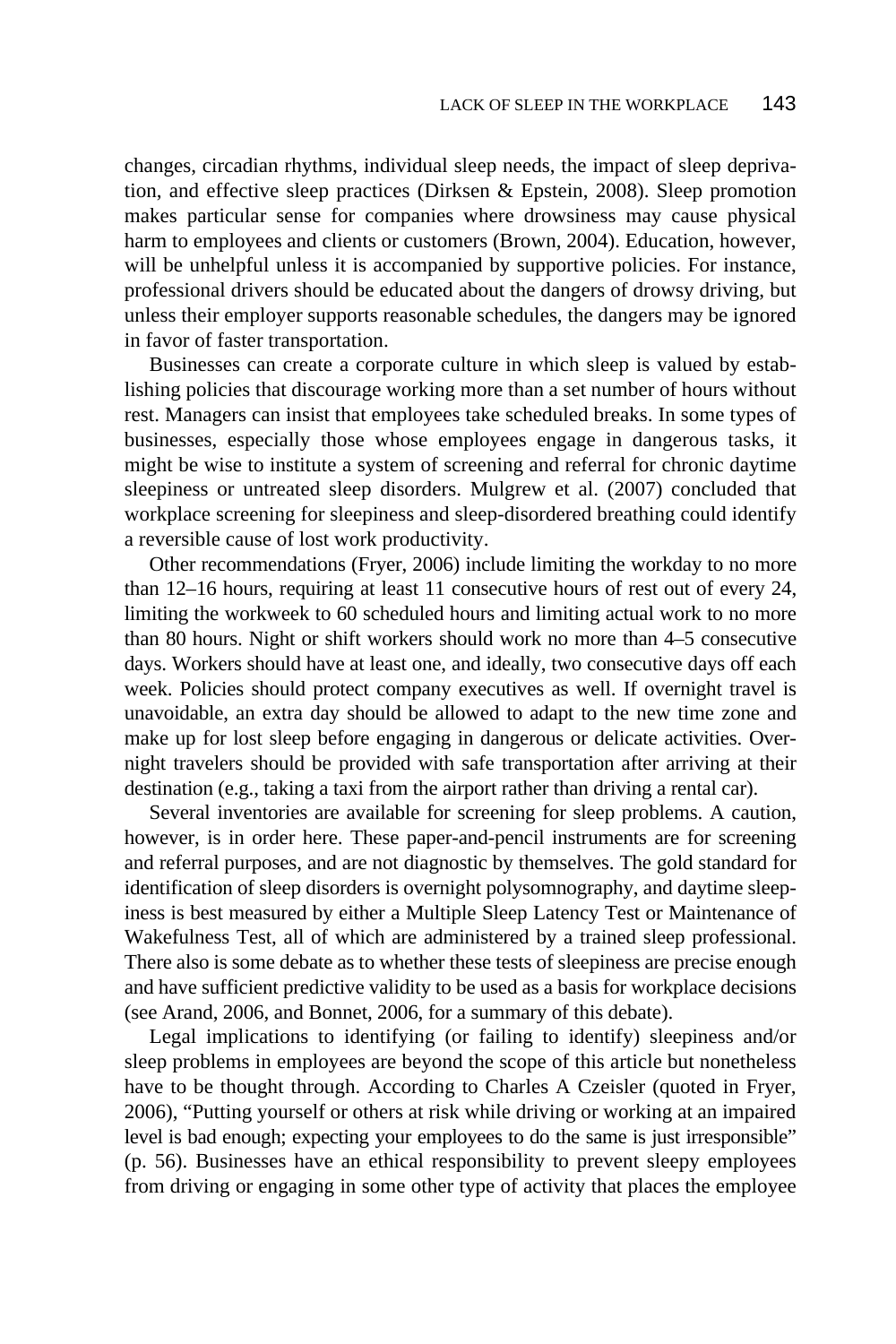or others at risk. Companies can benefit from developing standards and procedures that address sleep-related "fitness for duty." Emerging technology may facilitate this. For example, efforts are underway to develop physiological recording equipment that can detect early signs of sleepiness to alert a driver to the need to take a break (Papadelis et al., 2006).

Some businesses have instituted opportunities for on-the-job napping; daytime siestas, of course, are an institution in some cultures, even going so far as to provide napping opportunities and facilities (Anthony & Anthony, 2005). In a recent survey, one third of workers reported that their job permitted napping during breaks, and 16% reported that their employer provided a place for napping (NSF, 2008). One study found that a 40-minute nap improved performance and mood among medical personnel working extended hours in an emergency room (Smith-Coggins et al., 2006). Naps may be particularly useful for nightshift workers (Takeyama, Kubo, & Itani, 2005) and workers making the transition to a night shift (Purnell, Feyer, & Herbison, 2002).

Another option for businesses is to implement corporate-sponsored mind-body therapies/workshops for employees. Such mind-body therapies are frequently used for the treatment of sleep disorders. Mind-body therapies are inexpensive self-care-based activities that include hypnosis, imagery/relaxation, meditation, massage, and yoga. According to Highley, (2003) "Workplace massage therapy programs help to increase job satisfaction and create a caring environment that employees really appreciate." Yoga has been practiced in India for thousands of years and in its simplest form is a meditation program that includes exercises to promote relaxation by improving flexibility and breathing, decreasing stress, and maintaining health (Bardot, 2004). Thus, employers might want to consider providing training for employees in meditation, imagery, and yoga to improve stress management and promote relaxation in the workplace and to enhance sleep at home. Most workshops teach a basic regime of stretching and relaxation, guided imagery, and various forms of seated meditation that employees could continue to practice at home to promote relaxation and improve sleep quality.

It makes good sense for businesses to pay attention to employees' sleep needs, because well-rested workers are likely to be happier, healthier, and more productive. "Paying attention to sleep is the low-hanging fruit that could dramatically raise productivity" (Czeisler, cited by NSF, 2007).

# **REFERENCES**

Akerstedt, T., Kecklund, G., Alfredsson, L., & Selen, J. (2007). Predicting long-term sickness absence from sleep and fatigue. *Journal of Sleep Research*, *16*(4), 341–345.

Akerstedt, T., Kecklund, G., & Johansson, S-E. (2004). Shift work and mortality. *Chronobiology International*, *21*(6), 1055–1061.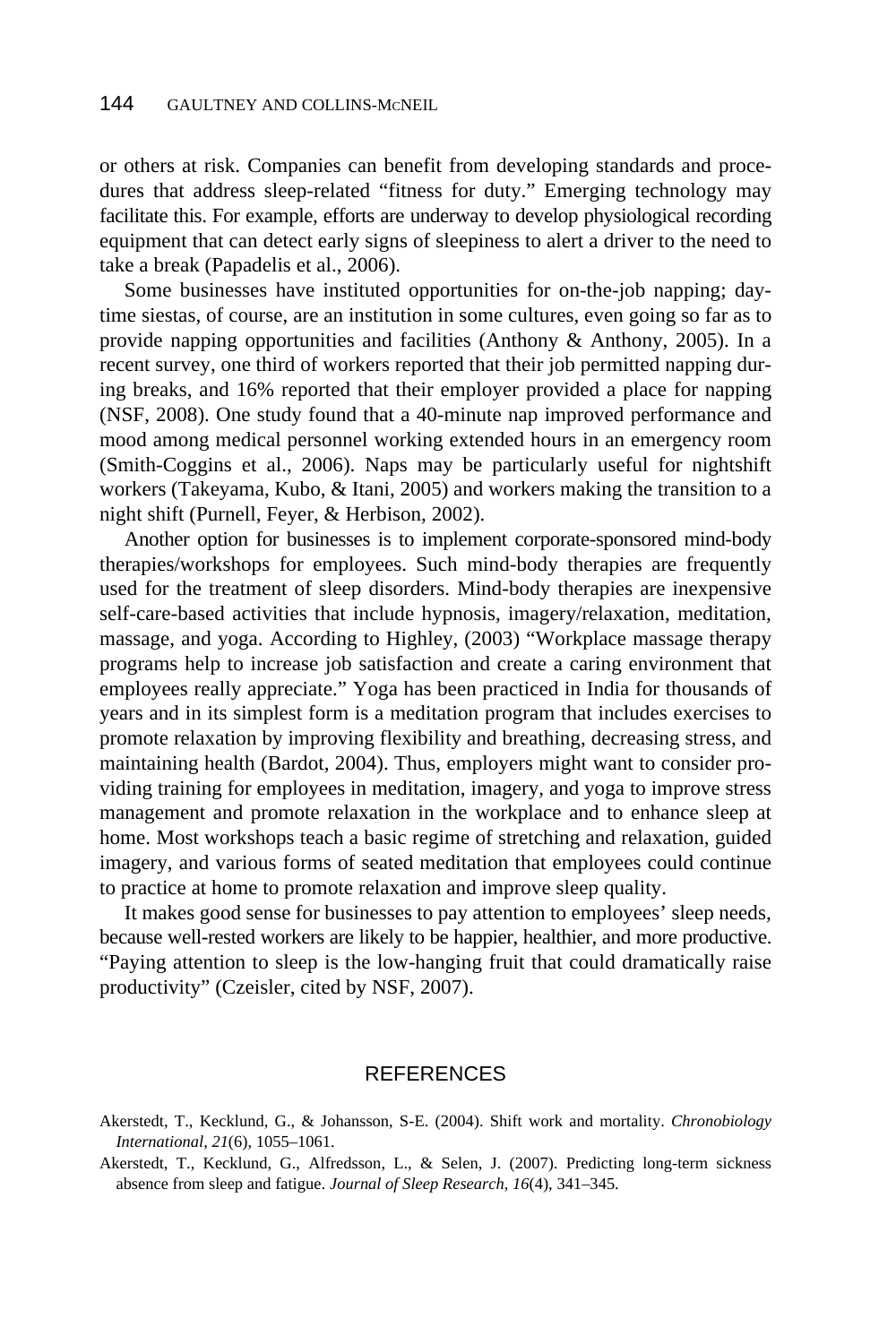- Akerstedt, T., Knutsson, A, Westerholm, P. Theorell, T. Alfredsson, L. & Kecklund, G. (2002). Sleep disturbances, work stress and work hours: A cross-sectional study. *Journal of Psychosomatic Research*, *53*(3), 741–748
- Akerstedt, T., Peters, B., Anund, A., & Kecklund, G. (2005). Impaired alertness and performance driving home from the night shift: A driving simulator study. *Journal of Sleep Research*, *14*(1), 17–20.
- Alattar, M., Harrington, J. J., Mitchell, C. M., & Slone, P. (2007). Sleep problems in primary care: A North Carolina family practice research network (NC-FP-RN) study. *Journal of the American Board of Family Medicine*, *20*(4), 365–374.
- Aldana, S. G. (2001). Financial impact of health promotion programs: a comprehensive review of the literature. *American Journal of Health Promotion*, *15*, 296–320.
- American Academy Sleep Medicine (2007). Improve your sleep and reduce your risk of diabetes. Retrieved 12/7/2007, from http://www.medicalnewstoday.com/articles/84942.php
- American Psychiatric Association (2000). *Diagnostic and statistical manual of mental disorders*, Fourth Edition, Text Revision. Washington, DC: American Psychiatric Association.
- Anthony, W. A., & Anthony, C. W. (2005). The napping company: Bringing science to the workplace. *Industrial Health*, *43*(1), 209–212.
- Arand, D. L. (2006). The MSLT/MWT should be used for the assessment of workplace safety. *Journal of Clinical Sleep Medicine*, *2*(2), 124–127.
- Banks, S., & Dinges, D. F. (2007). Behavioral and physiological consequences and sleep restriction. *Journal of Clinical Sleep Medicine*, *3*(5), 519–528.
- Bardot, S. (2004). Yoga and the workplace: The practice of one leads to benefits in the other. *San Diego Business Journal*, July 26, 2004, *25*(30), A6.
- Baranski, J. V., Thompson, M. M., Lichacz, F. M. J., McCarr, C. Gil, V., Pastò, L. et al. (2007). Effects of sleep loss on team decision-making: Motivational loss or motivational gain? *Human Factors*, *49*(4), 646–660.
- Becker, P.M. (2006). Treatment of sleep dysfunction and psychiatric disorders. *Current Treatment Options In Neurology*, *8*(4), 367–374.
- Billiard, M., & Bentley, A. (2004). Is insomnia best categorized as a symptom or a disease? *Sleep Medicine*, *5*(suppl. 1), S35–40.
- Bonnet, M. H. (2006). The MSLT/MWT should not be used for the assessment of workplace safety. *Journal of Clinical Sleep Medicine*, *2*(2), 128–131.
- Brown, M. (2004). Taking care of business: Self-help and sleep medicine in American corporate culture. *The Journal of Medical Humanities*, *25*(3), 173–187.
- Cassels, C. (March 8, 2007). Untreated insomnia has exhausting effect on health resources. *Medscape Today*, retrieved April 15, 2009, from http://www.medscape.com/viewarticle/55341
- Centers for Disease Control and Prevention. (2008). Perceived insufficient rest or sleep—Four states, 2006. *Morbidity and Mortality Weekly Report,* (Feb. 29), 57.
- Cherkassky, T., Oksenberg, A., Froom, P., & Ring, H. (2003). Sleep-related breathing disorders and rehabilitation outcome of stroke patients: A prospective study. *American Journal of Physical Medicine and Rehabilitation*, *82*(6), 452–455.
- Clissold, G., Smith, P., Accutt, B., & Di Milia, L. (2002). A study of female nurses combining partner and parent roles with working a continuous three-shift roster: the impact on sleep, fatigue and stress. *Contemporary Nurse*, *12*(3), 294–302.
- Curcio, G., Ferrara, M., & De Gennaro, L. (2006). Sleep loss, learning capacity, and academic performance. *Sleep Medicine Reviews*, *10*(5), 323–337.
- Czeisler, C. (2007). Retrieved from National Sleep Foundation Web site, http://www.sleepfoundation. org/site/c.huIXKjM0IxF/b.2417141/k.2E30/The\_National\_Sleep\_Foundation.htm
- Dirkson, S. R., & Epstein, D. R. (2008). Efficacy of an insomnia intervention on fatigue, mood and quality of life in breast cancer survivors. *Journal of Advanced Nursing*, *61*(6), 664–675.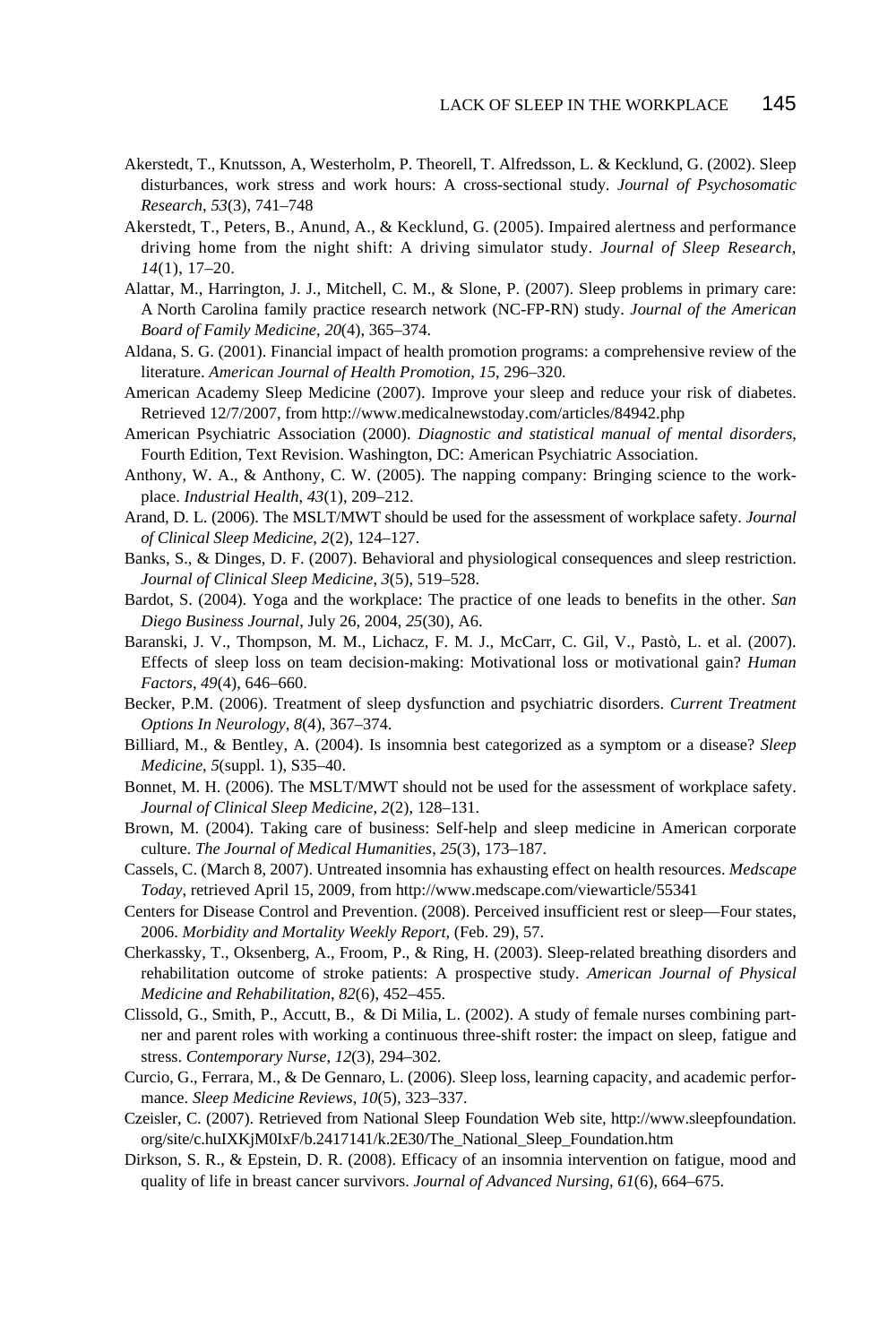- Drake, C. L., Roehrs, T., Richardson, G., Walsh, J. K., & Roth, T. (2004). Shift work sleep disorder: Prevalence and consequences beyond that of symptomatic day workers. *Sleep*, *27*(8), 1453–1462.
- Durmer, J. S., & Dinges, D. F. ( 2005). Neurocognitive consequences of sleep deprivation. *Seminars in Neurology*, *25*(1), 117–129.
- Engle-Friedman, M., Riela, S., Golan, R., Ventuneac, A. M., Davis, C. M., Jefferson, A. D., et al. 2003. "The effect of sleep loss on next day effort." *Journal of Sleep Research*, *12*, 113–124.
- Federal Railroad Administration, U.S. Department of Transportation. 2006. *Validation and calibration of a fatigue assessment tool for railroad work schedules, summary report*. Washington, DC: Office of Research and Development, Office of Safety.
- Fisman, D. N., Harris, A. D., Rubin, M., Sorock, G. S., & Mittleman, M. A. (2007). Fatigue increases the risk of injury from sharp devices in medical trainees: results from a case-crossover study. *Infection Control and Hospital Epidemiology*, *28*(1), 10**–**17.
- Ford, D. E., & Kamerow, D. B. (1989). Epidemiologic study of sleep disturbances and psychiatric disorders. An opportunity for prevention? *Journal of the American Medical Association*, *26*(11), 1479–1484.
- Fryer, B. (2006). Sleep deficit: The performance killer. *Harvard Business Review*, (October), 53–59.
- Henry, D., McClellen, D., Rosenthal, L., Dedrick, D., & Gosdin, M. (2008). Is sleep really for sissies? Understanding the role of work in insomnia in the US. *Social Science and Medicine*, *66*(3), 15–26.
- Highley, A. (2003). Employee performance-benefits of chair massage. *Employment Times*, April 28. Retrieved September 13, 2008, from http://www.employmenttimesonline.com/employers/article
- Ichimiya, A., Igata, R., Ogomori, K., & Igata, T. (2005). The relationship between sleep disturbance and morale in Japanese elderly people. *International Psychogeriatrics*, *17*(3), 443–449.
- Ingre, M., Akerstedt, T., Peters, B., Anund, A.,Kecklund, G., & Pickles, A. (2006). Subjective sleepiness and accident risk: Avoiding the ecological fallacy. *Journal of Sleep Research*, *15*(2), 142–148.
- Kasabeth, E., Chi, D. S., & Krishnaswamy, G. (2006). Inflammatory aspects of sleep apnea and their cardiovascular consequences. *Southern Medical Journal*, *99*(1), 58–67.
- Kerin, A., & Aguirre, A. (2005). Improving health, safety, and profits in extended hours operations (shiftwork). *Industrial Health*, *43*(1), 201–208.
- Killgore, W. D. S., Lipizzi, E. L., Kamimori, G. H., & Balkin, T. J. (2007). Caffeine effects on risky decision making after 75 hours of sleep deprivation. *Aviation, Space, and Environmental Medicine*, *78*(10), 957–962.
- Knutson, K. L., Ryden, A. M., Mander, B. A., & Van Cauter, E. (2006). Role of sleep duration and quality in the risk and severity of type 2 diabetes mellitus. *Archives of Internal Medicine*, *166*(16), 1768–1774.
- Kohatsu, N. D., Tsai, R., Young, T., Vangilder, R., Burmeister, L. F., & Stromquist, A. M. (2006). Sleep duration and body mass index in a rural population. *Archives of Internal Medicine*, *166*(16), 1701–1705.
- Lange, T., Perras, B., Fehm, H. L., Born, J. (2003). Sleep enhances the human antibody response to hepatitis A vaccination. *Psychosomatic Medicine*, *65*(5), 831–835.
- Leger, D., Massuel, M. A., Metlaine, A., SISYPHE Study Group. (2006). Professional correlates of insomnia. *Sleep*, *29*(2), 171–178.
- Lim, J., & Dinges, D. F. (2008). Sleep deprivation and vigilant attention. *Annals of the New York Academy of Sciences*, *1129*, 305–322.
- Lyznicki, J. M., Doege, T. C., Davis, R. M., & Williams, M. A. (1998). Sleepiness, driving and motor vehicle crashes. Council on Scientific Affairs, American Medical Association. *Journal of the American Medical Association*, *279*(23), 1908–1913.
- Mahowald, M.W. (2000). What is causing excessive daytime sleepiness? Evaluation to distinguish sleep deprivation from sleep disorders. *Postgraduate Medicine, 107*(3), 108–110. Retrieved April 14, 2009, from http://www.postgradmed.com/issues/2000/03\_00/mahowald.htm
- Mednick, S., Nakayama, Kl, & Stickgold, R. (2003). Sleep-dependent learning: A nap is as good as a night. *Nature neuroscience*, *6*(7), 697–698.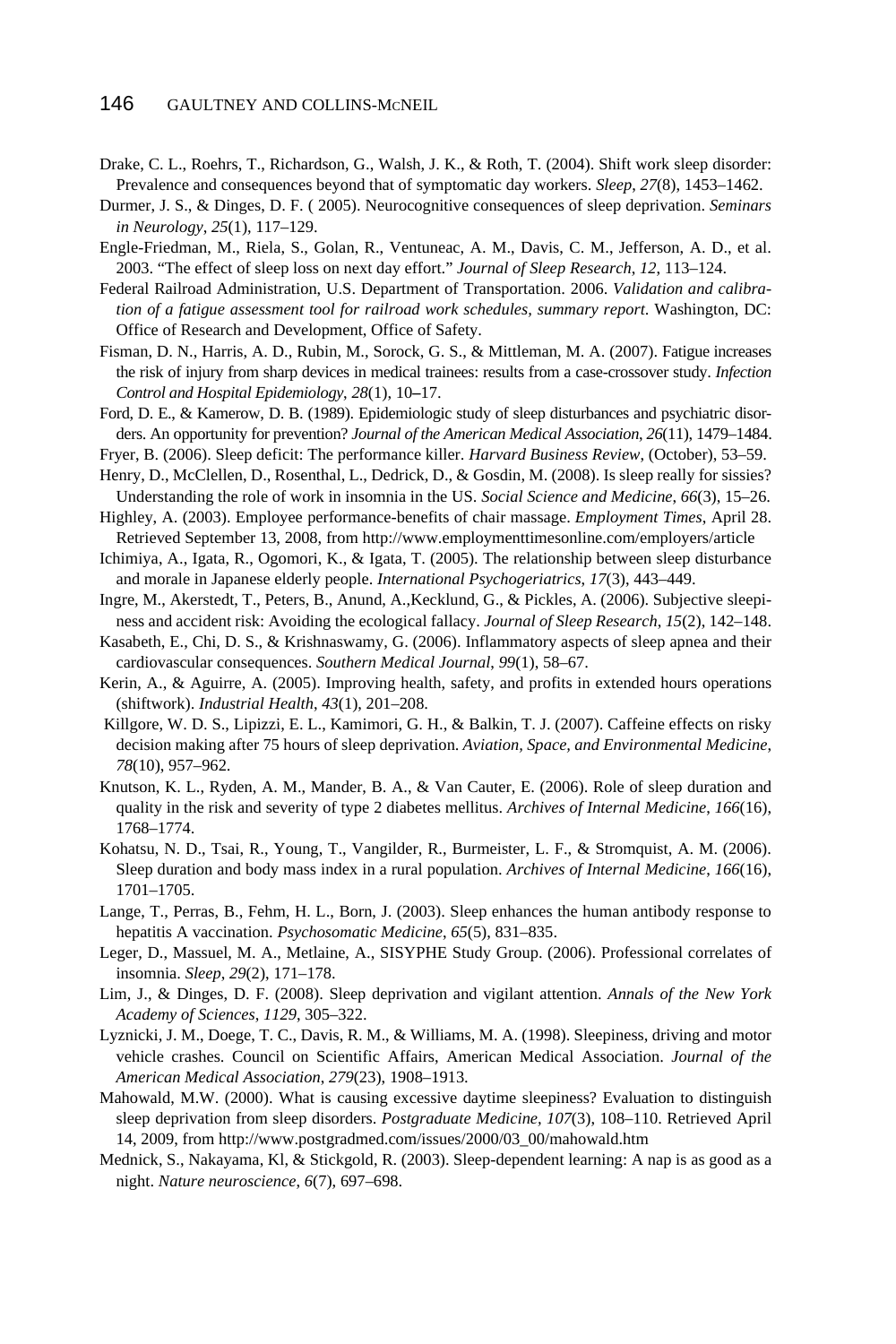- Mulgrew, A. T., Ryan, C. F., Fleetham, J. A., Cheema, R., Fox, N., & Koehoorn, M. (2007). The impact of obstructive sleep apnea and daytime sleepiness on work limitation. *Sleep Medicine*, *9*(1), 42–53.
- Nabi, N., Guéguen, A., Chiron, M., Lafont, S., Zins, M., & Lagarde, E. (2006). Awareness of driving while sleepy and road traffic accidents: Prospective study in GAZEL cohort. *British Medical Journal*, *222*(7558), 75.
- National Institutes of Health. (2005). NIH state-of-the-science conference statement on manifestations and management of chronic insomnia in adults. *NIH Consensus Science Statement*, *22*(2) 1–30.
- National Sleep Foundation. (2005). Sleep in America poll. Retrieved September 19, 2007, from http://www. sleepfoundation.org/site/c.huIXKjM0IxF/b.2417141/k.2E30/The\_National\_Sleep\_Foundation.htm
- National Sleep Foundation. (2007). Retrieved September 19, 2007, from http://www.sleepfoundation. org/site/c.huIXKjM0IxF/b.2417141/k.2E30/The\_National\_Sleep\_Foundation.htm
- National Sleep Foundation. (2008). Retrieved September 17, 2008, from http://www.sleepfoundation. org/site/c.huIXKjM0IxF/b.2417141/k.2E30/The\_National\_Sleep\_Foundation.htm
- National Transportation Safety Board. (2006). Collision with trees and crash short of the runway, Corporate Airlines flight 5966. BAE Systems, BAE-J3201, N875JX, Kirksbille, Missouri, October 19, 2004. *Aircraft Accident Report NTSB/AAR-06-01*. Washington, DC: NTSB.
- Ohayon, M. M. (2002). Epidemiology of insomnia: What we know and what we still need to learn. *Sleep Medicine Review*, *6*(2), 97–111.
- Oken, B. S., Salinsky, M. C., & Elsas, S. M. (2006). Vigilance, alertness, or sustained attention: Physiological basis and measurement. *Clinical Neurophysiology*, *117*(9), 1885–1901.
- Open Loops. (2008). Sleep and productivity. Retrieved July 23, 2008, from http://hwebbjr.typepad. com/openloops/2005/06/thomas\_edison\_s.html
- Otmani, S., Rogé, J., & Muzet, A. (2005). Sleepiness in professional drivers: Effect of age and time of day. *Accident Analysis and Prevention*, *37*(5), 930–937.
- Ozminkowski, R. J., Wang, S., & Walsh, J. K. (2007). The direct and indirect costs of untreated insomnia in adults in the United States. *Sleep*, *30*(3), 63–72.
- Papadelis, C., Kourtidou-Papadeli, C., Bamidis, P. D., Chouvarda, I., Koufogiannis, D., Bekiaris, E., et al. (2006). Indicators of sleepiness in an ambulatory EEG study of night driving. *Conference Proceedings of the IEEE Engineering in Medicine and Biology Society*, *1*, 6201–6204.
- Parthasarathy, S., Hettiger, K., Budhiraja, R., & Sullivan, B. (2007). Sleep and well-being of ICU housestaff. *Chest*, *131*(6), 1685–1693.
- Plihal, W., & Born, J. (1997). Effects of early and late nocturnal sleep on declarative and procedural memory. *Journal of Cognitive Neuroscience*, *9*, 534–547.
- Pressman, M. R., & Orr, W. C. (Eds.). (2000). *Understanding sleep: The evaluation and treatment of sleep disorders*. Washington, DC: American Psychological Association.
- Purnell, M. T., Feyer, A. M., & Herbison, G. P. (2002). The impact of a nap opportunity during the night shift on the performance and alertness of 12-h shift workers. *Journal of Sleep Research*, *11*(3), 219–227.
- Rajut, V., & Bromley, S. M. (1999). Chronic insomnia: A practical review. *American Family Physician*, *60*(5), 1431–1438.
- Ricci, J. A., Chee, E., Lorandeau, A. L., & Berger, J. (2007). Fatigue in the U. S. workforce: Prevalence and implications for lost productive work time. *Journal of Occupational and Environmental Medicine*, *49*(1), 1–10.
- Rosekind, M. R. (2005). Underestimating the societal costs of impaired alertness: Safety, health and productivity risks. *Sleep Medicine*, *6*, S21–25.
- Roth, T., & Roehrs, T. (2003). Insomnia: Epidemiology, characteristics, and consequences. *Clinical Cornerstone*, *5*(3), 5–15.
- Scott, L. D., Hwang, W-T., Rogers, A. E., Nysse, T., Dean, G. E., & Dinges, D. F. (2007). The relationship between nurse work schedules, sleep duration, and drowsy driving. *Sleep*, *30*(12), 1801–1807.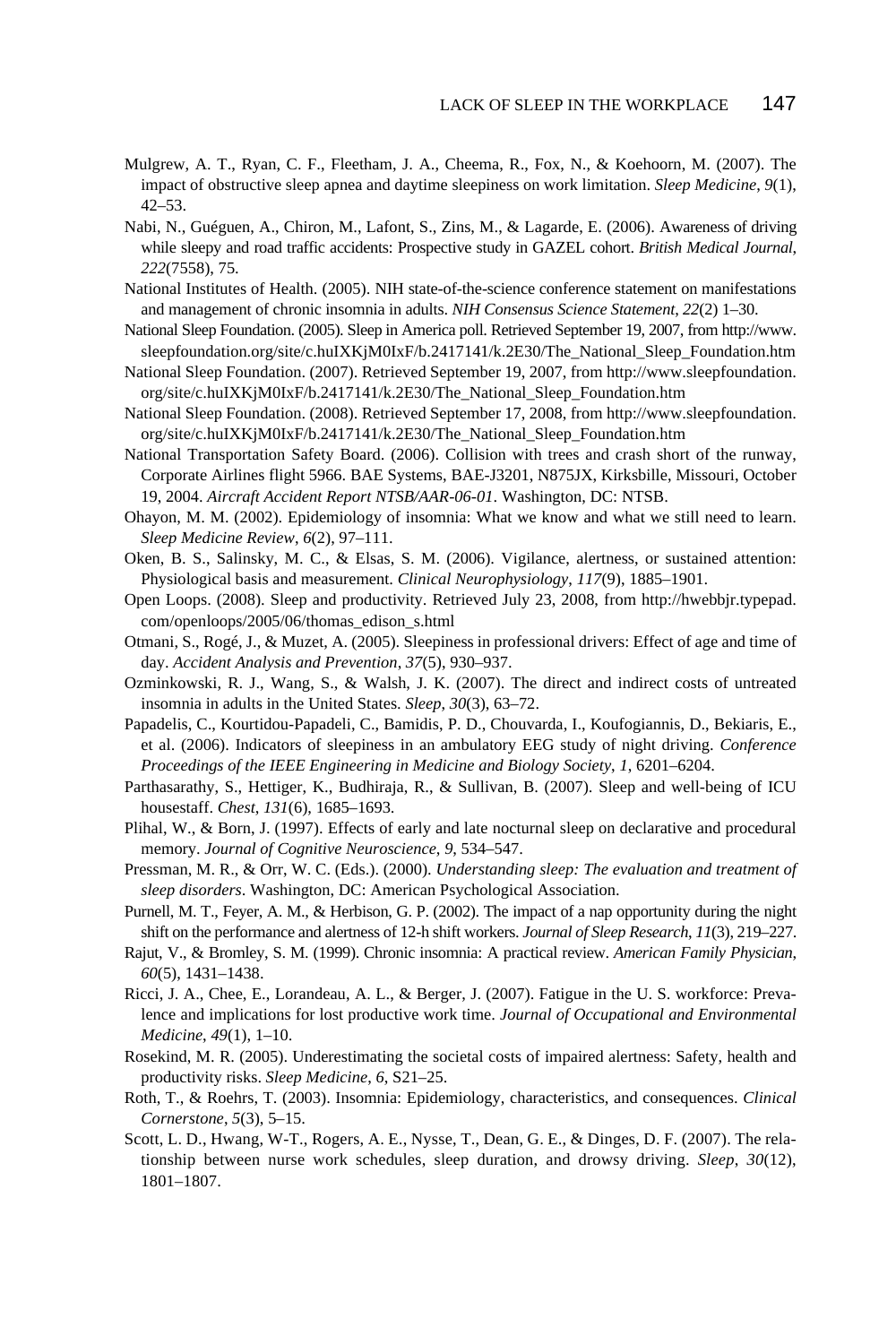- Singh, M., Drake, C. L., Roehrs, T., Hudgel, D. W., & Roth, T. (2005). The association between obesity and short sleep duration: A population-based study. *Journal of Clinical Sleep Medicine*, *1*(4), 357–363.
- Smith-Coggins, R., Howard, S. K., Mac, D. T., Wang, C., Kwan, S., & Rosekind, M. R. (2006). Improving alertness and performance in emergency department physicians and nurses: The use of planned naps. *Annals of Emergency Medicine*, *48*(5), 596–604.
- Straif, K., Baan, R., Grosse, Y., Secretan, B., El Ghissassi, F. Bouvard, V. et al. (2004). Carcinogenicity of shift-work, painting, and fire-fighting. *Lancet Oncology*, *8*(12), 1065–1066.
- Takeyama, H., Kubo, T., & Itani, T. (2005). The nighttime nap strategies for improving night shift work in workplace. *Industrial Health*, *43*(1), 24–29.
- Talvi, A. I., Järvisalo, J. O., & Knuts, L. R. (1999). A health promotion programme for oil refinery employees: Changes of health promotion needs observed at three years. *Occupational Medicine*, *49*(2), 93–101.
- United States Department of Health and Human Services (2003). National Institutes of Health, National Heart, Lung, and Blood Institute, National Center on Sleep Disorders Research, Trans-NIH Sleep Research Coordinating Committee, NIH Publication No. 03-5209.
- Wagner, U., Gais, S., Haider, H., Verleger, R., & Born, J. (2004). Sleep inspires insight. *Nature*, *427*(6972), 352–355.